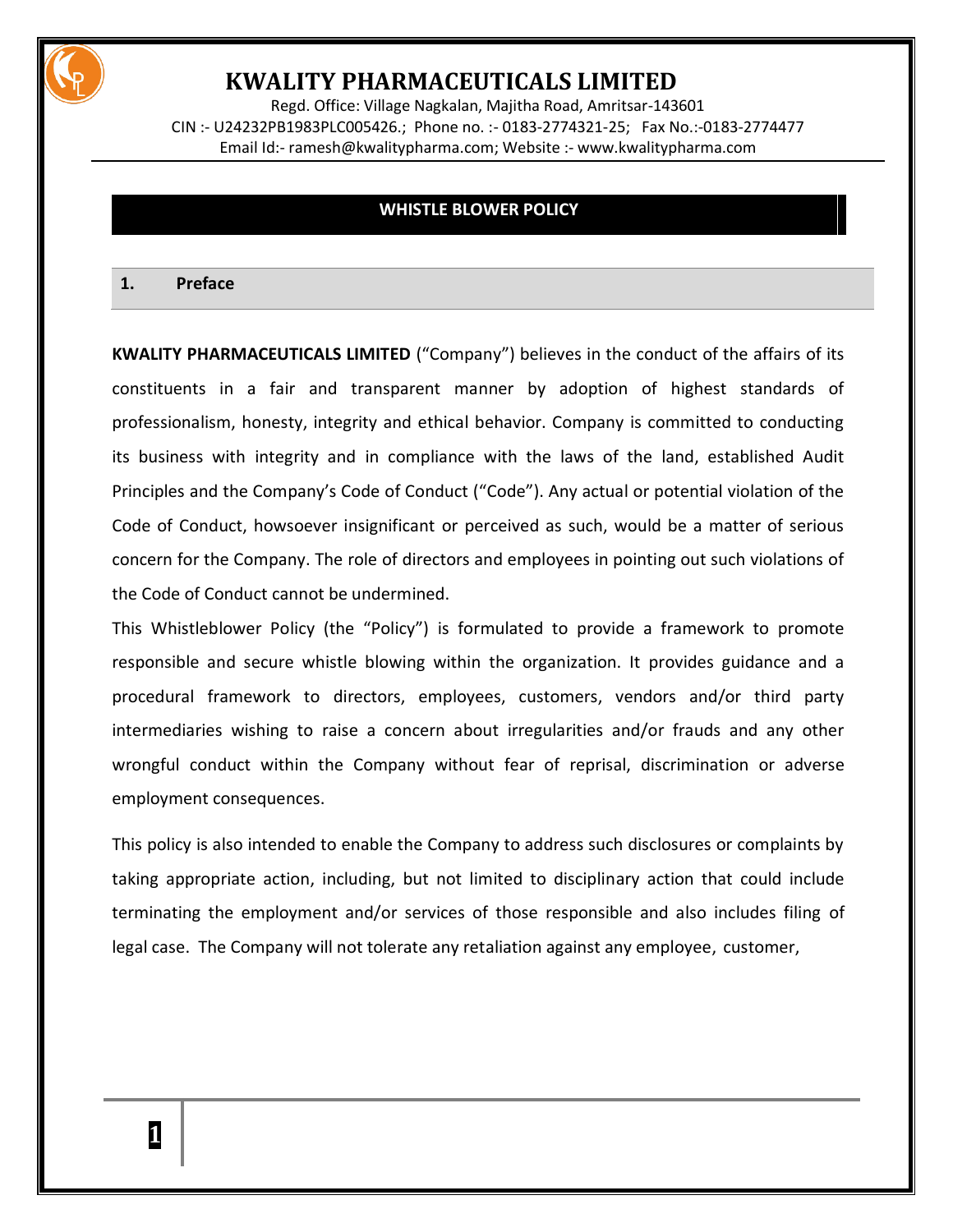

Regd. Office: Village Nagkalan, Majitha Road, Amritsar-143601 CIN :- U24232PB1983PLC005426.; Phone no. :- 0183-2774321-25; Fax No.:-0183-2774477 Email Id:- [ramesh@kwalitypharma.com;](mailto:ramesh@kwalitypharma.com) Website :- [www.kwalitypharma.com](http://www.kwalitypharma.com/)

vendor and/or third party intermediary for reporting in good faith, any enquiry or concern. The policy neither releases employees, customers, vendors and/or third-party intermediaries from their duty of confidentiality in the course of their work, nor is it a route for taking up personal grievances.

### **2. Definitions**

- a. **"Code"** means the Company's Code of Conduct as in force from time totime.
- b. "**Directors**" means the Board of Directors of the Company.
- c. **"Employee"** shall mean all individuals on full-time or part-time employment with the Company, with permanent, probationary, trainee, retainer, temporary or contractual appointment and also includes the Board of Directors of theCompany.
- d. **"Whistleblower Committee"** means a Committee set up by the Audit Committee for the purpose of administering the Whistleblower Policy, constituted for thispurpose.
- e. **"Investigator"** means those persons authorized, appointed, consulted or approached by the Whistleblower Committee to investigate the reportedmatter;
- f. **"Reportable Matter" or Alleged Misconduct"** means unethical behavior, actual or suspected fraud, violation of law, breach of Company's Code of Conduct, Company Policies and Guidelines.
- g.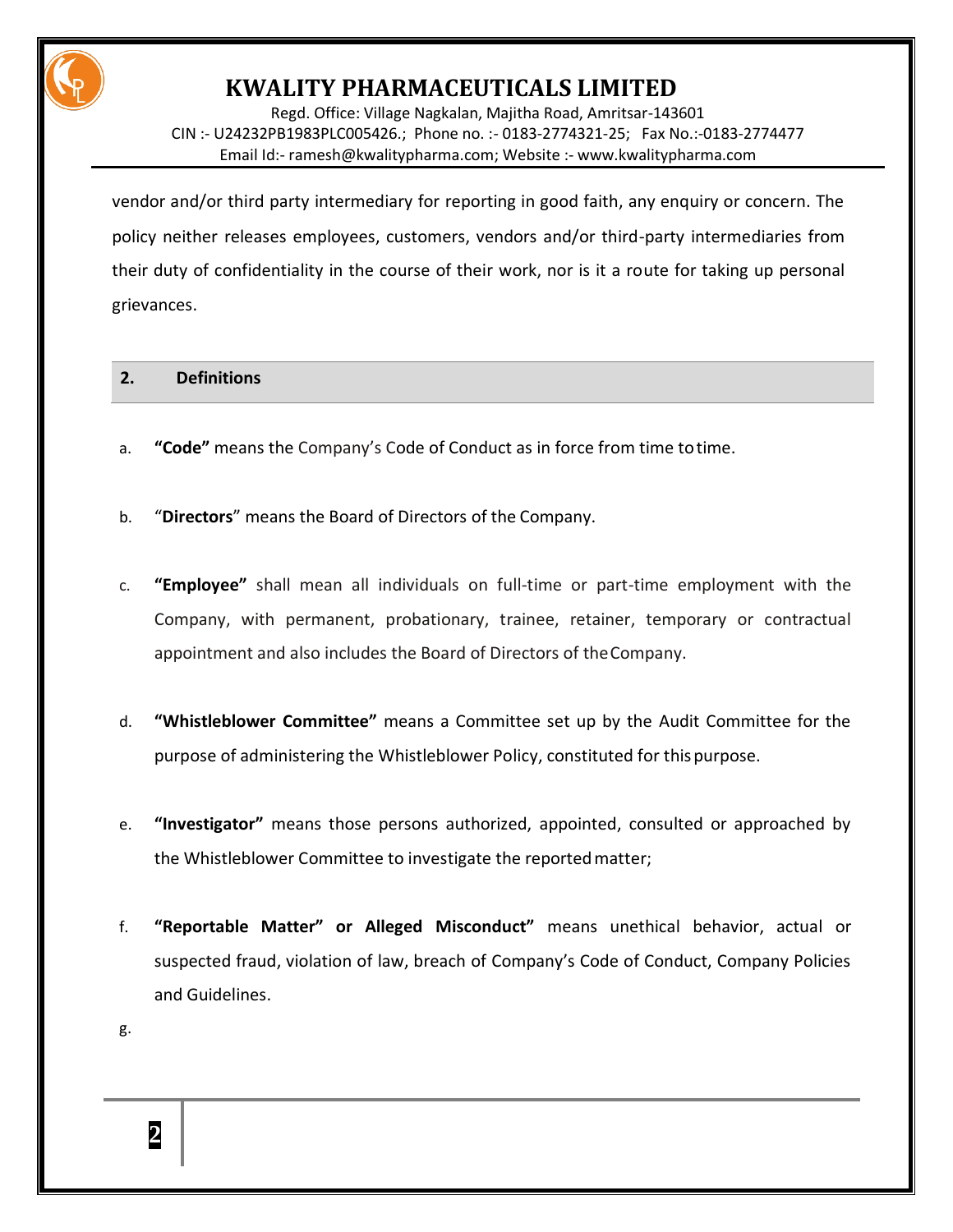

Regd. Office: Village Nagkalan, Majitha Road, Amritsar-143601 CIN :- U24232PB1983PLC005426.; Phone no. :- 0183-2774321-25; Fax No.:-0183-2774477 Email Id:- [ramesh@kwalitypharma.com;](mailto:ramesh@kwalitypharma.com) Website :- [www.kwalitypharma.com](http://www.kwalitypharma.com/)

- h. **"Subject"** means, a person who is, the focus of investigative fact finding either by virtue of Protected Disclosure made or evidence gathered during the course of aninvestigation.
- i. "**Protected Disclosure**" means any communication made in good faith by the whistle blower that discloses or demonstrates information that may indicate evidence towards unethical or improper activity.
- j. **"Whistleblower"** means any employee of the Company making a protected disclosure/Complaint under this Policy.

### **3. Applicability**

This Policy applies to all the Employees of the Company.

### **4. Coverage of Policy**

**3**

A Whistleblower can complain about the following issues under this policy. The list of issues classified under "Reportable Matter" or "Alleged Misconduct" is indicative and is not all inclusive.

## **Alleged misconduct may include, but is not limited to the following:**

- **B** Forgery, falsification or alteration of documents.
- **D** Unauthorized alteration or manipulation of computer files/data.
- **E** Fraudulent reporting, willful material misrepresentation.
- Pursuit of benefit or advantage in violation of the Company's policies.
- **Misappropriation/misuse of Company's resources viz; funds, supplies, vehicles or other** assets.
- **Z** Authorizing/receiving compensation for goods not received/ services not performed.
- **Z** Authorizing or receiving compensation for hours not worked.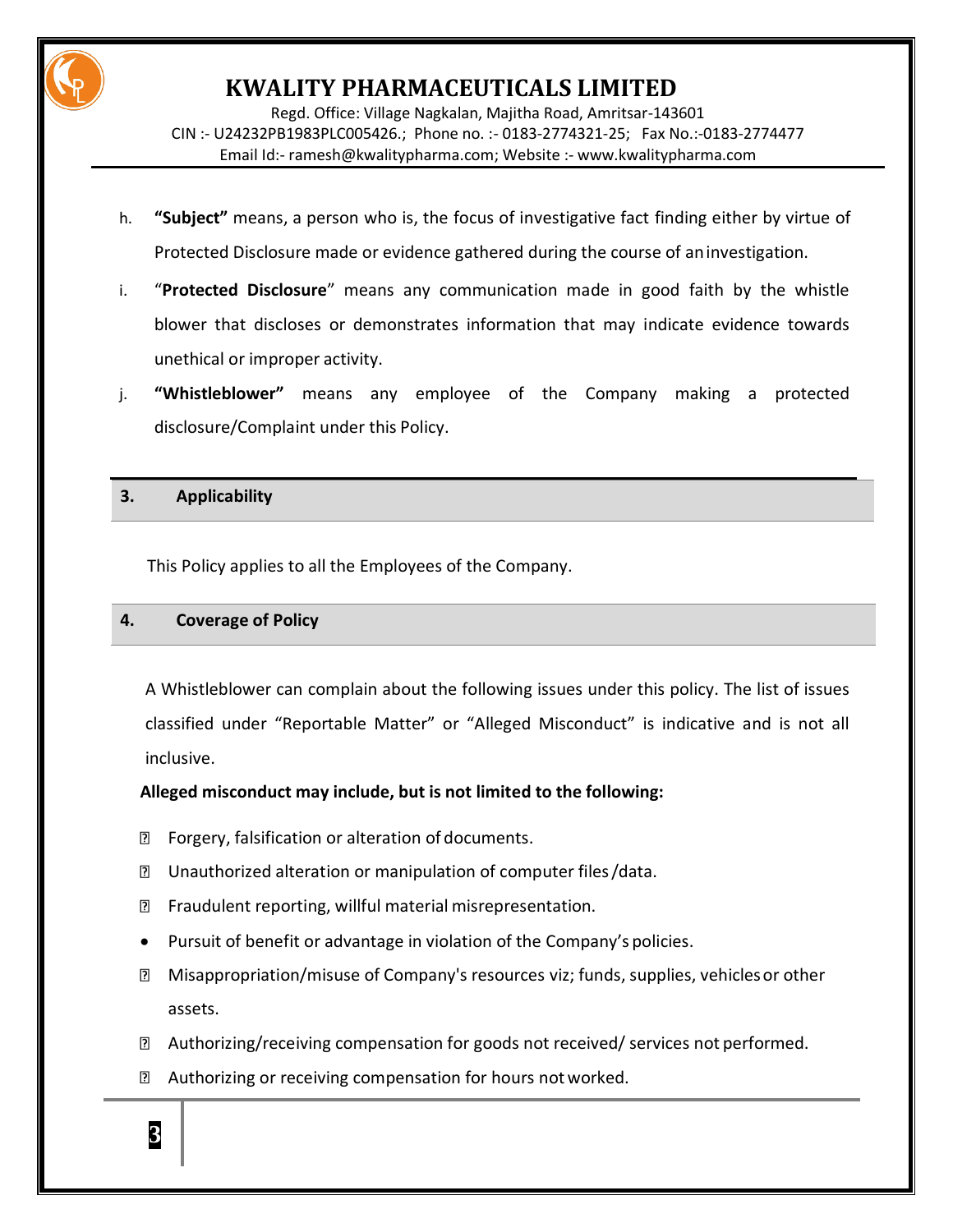

Regd. Office: Village Nagkalan, Majitha Road, Amritsar-143601 CIN :- U24232PB1983PLC005426.; Phone no. :- 0183-2774321-25; Fax No.:-0183-2774477 Email Id:- [ramesh@kwalitypharma.com;](mailto:ramesh@kwalitypharma.com) Website :- [www.kwalitypharma.com](http://www.kwalitypharma.com/)

- **If** Improper use of authority for personal gains.
- **D** Unauthorized Release of Proprietary Information.
- **EXECUTE:** Financial irregularities, including fraud, or suspected fraud.
- **B** Breach of contract.
- **D** Theft of Cash.
- **7** Theft of Goods/Services.
- **Z** Unauthorized Discounts.
- Breach of Company's Code of Conduct
- **D** Criminal Activity
- **B** Giving and / or accepting, bribes, expensive gifts, directly or indirectly from business connections including clients, patients, vendors/Suppliers and Contractors in contravention of Code of Conduct policy.
- **D** Deliberate violation of law/regulation.
- Any other unethical, biased, favored, imprudent action.

## **Concerns not covered under this policy:**

- **P** Personal grievance.
- **D** Dissatisfaction with appraisals and rewards.
- **D** Complaints relating to service conditions.
- **B** Suggestions for improving operational efficiencies.
- $\mathbb D$  Financial decisions by the Company.

## **5. Protection for Whistle Blowers**

If a Whistleblower raises concern under this policy, he/she will not be under any risk of suffering any form of retaliation. The Company is committed to protecting the whistleblower from any form of retaliation or adverse action due to disclosure by them. Whistleblower will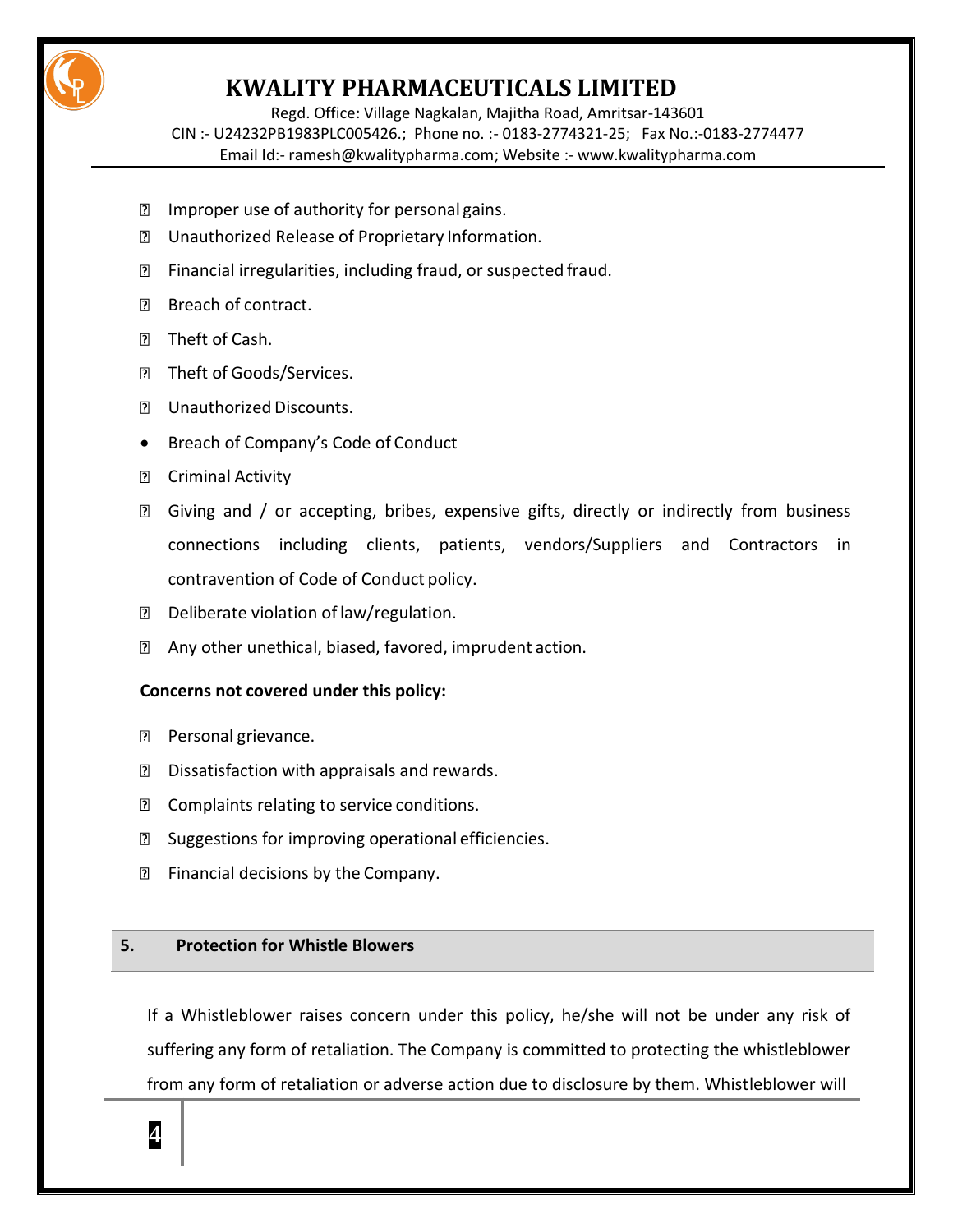

Regd. Office: Village Nagkalan, Majitha Road, Amritsar-143601 CIN :- U24232PB1983PLC005426.; Phone no. :- 0183-2774321-25; Fax No.:-0183-2774477 Email Id:- [ramesh@kwalitypharma.com;](mailto:ramesh@kwalitypharma.com) Website :- [www.kwalitypharma.com](http://www.kwalitypharma.com/)

not be under risk of losing his/her job or suffer loss in manner like transfer, demotion, refusal of promotion.

The identity of the Whistle Blower shall be kept confidential to the extent possible ad permissible under law.

Any other employee assisting in the said investigation shall also be protected to the same extent as the Whistle Blower.

The protection is given provided that: -

- a) The disclosure is made in the good faith.
- b) Whistleblower believes that information and allegations contained in it are substantially true.
- c) Whistleblower is not acting for personal gain.

### **6. False Complaints**

While this policy is intended to bring out misconduct happening in Company and also to protect genuine whistleblowers from any unfair treatment, however any employee who made complaints with mala fide intentions and which is finally found to be false will be subject to strict disciplinary / legal action.

### **7. Reporting Mechanism**

Employees may raise "Reportable Matter" or "Alleged Misconduct" within 30 days after becoming aware of the same to the Whistleblower Committee.

a) The Whistleblower Committee shall be headed by, Managing Director of the Company and shall comprise of the following other members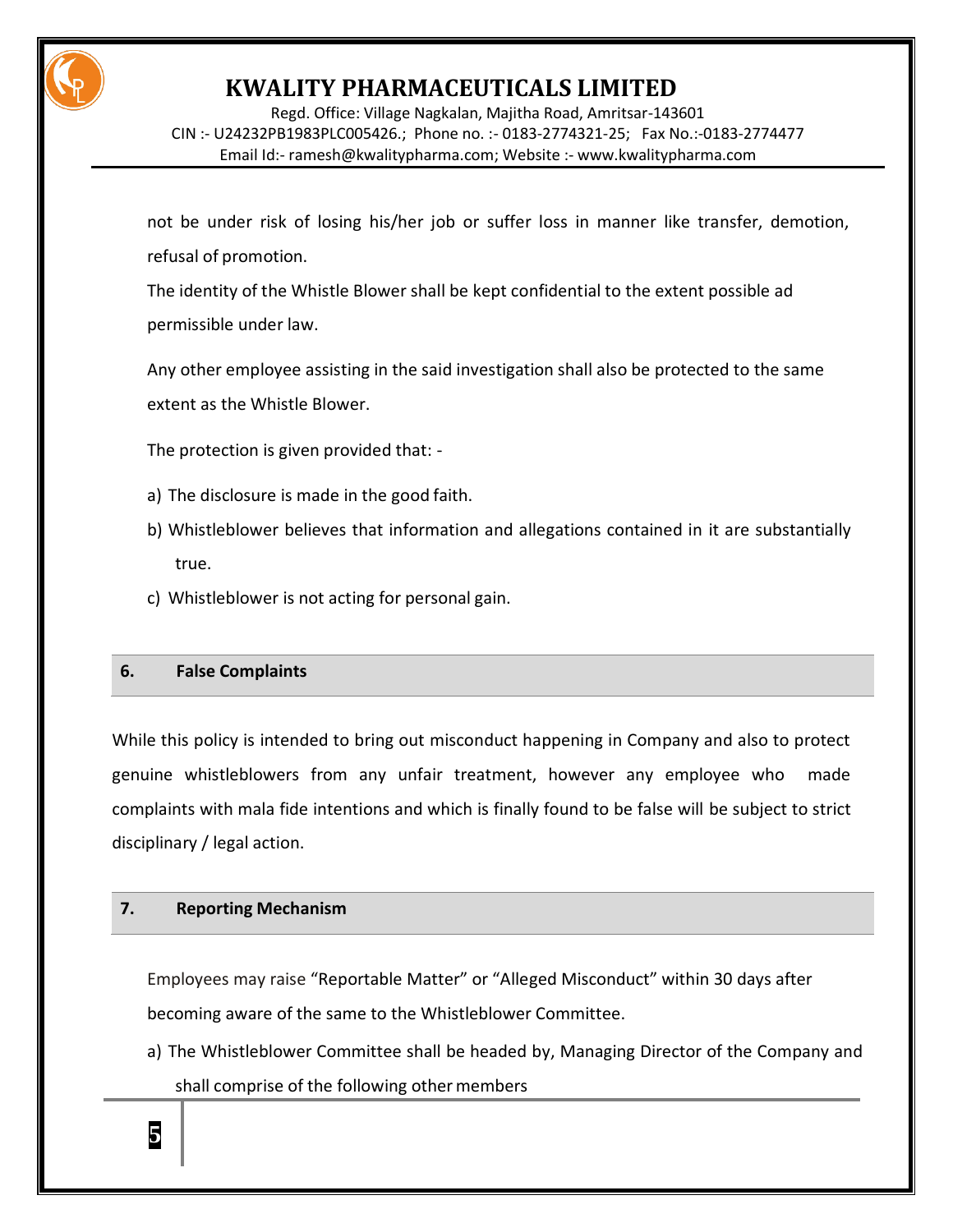

Regd. Office: Village Nagkalan, Majitha Road, Amritsar-143601 CIN :- U24232PB1983PLC005426.; Phone no. :- 0183-2774321-25; Fax No.:-0183-2774477 Email Id:- [ramesh@kwalitypharma.com;](mailto:ramesh@kwalitypharma.com) Website :- [www.kwalitypharma.com](http://www.kwalitypharma.com/)

- b) Head Human Recourse (HHR)
- c) Chief Financial Officer(CFO)

d) Head Legal & Company Secretary Contact

Details of Members of Whistleblower Committee

| <b>Nam</b>               | <b>Designation</b>       | <b>Contact Details</b>   |
|--------------------------|--------------------------|--------------------------|
| <b>Mr. Ramesh Arora</b>  | <b>Managing Director</b> | ramesh@kwalitypharma.com |
|                          |                          |                          |
| Ms. Rachna               | Head<br>Human            | hrd@kwalitypharma.com    |
| Chaudhary                | Resource                 |                          |
| Mr. Aditya Arora         | Chief Financial Officer  | aditya@kwalitypharma.com |
| <b>Ms. Gurpreet Kaur</b> | Head Legal & Company     | cs@kwalitypharma.com     |
|                          | Secretary                |                          |

The "Reportable Matter" or Alleged Misconduct" can be sent in detail to Whistleblower Committee member(s) or **kpplrkb@kwalitypharma.com**

In exceptional cases, Employees have a right to make a Protected Disclosure directly to the Chairman of the Audit Committee, by:

Sending an e-mail to **[audit.committee@](mailto:audit.committee@kwalitypharma.com)kwalitypharma.com**

i. Writing a letter marked as Private and Confidential and addressed to the Chairman of the Audit Committee and sending it at the Corporate Office of the Company in Amritsar.

Employees are encouraged to provide full information along with his name and contact details, so that Whistleblower Committee can evaluate the merits of the complaint and initiate appropriate investigation / action on the complaint.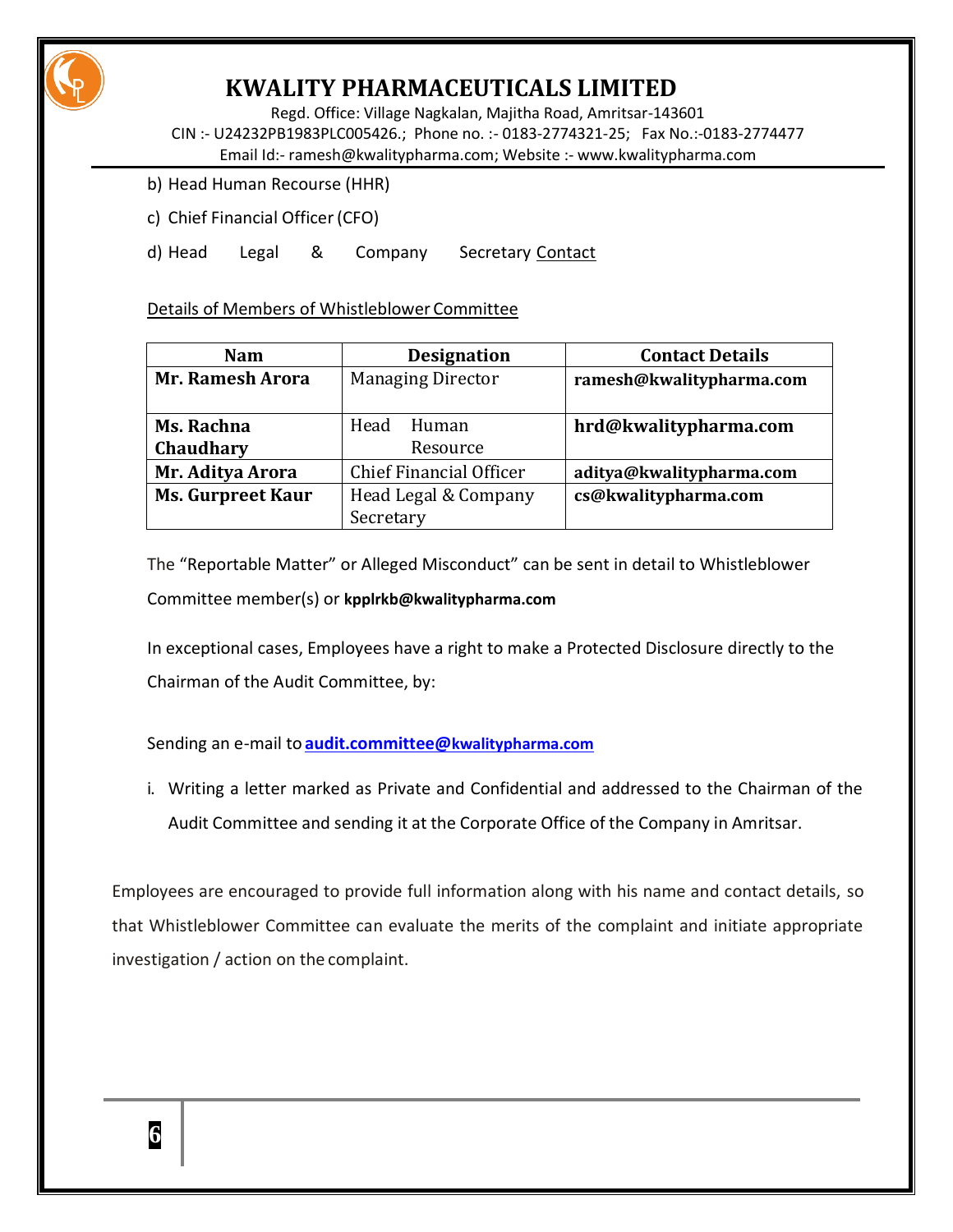

Regd. Office: Village Nagkalan, Majitha Road, Amritsar-143601 CIN :- U24232PB1983PLC005426.; Phone no. :- 0183-2774321-25; Fax No.:-0183-2774477 Email Id:- [ramesh@kwalitypharma.com;](mailto:ramesh@kwalitypharma.com) Website :- [www.kwalitypharma.com](http://www.kwalitypharma.com/)

### **8. Responsibility of the Whistle Blower Committee**

- The Whistleblower Committee shall be responsible to act on the incident in an unbiased manner.
- The Whistleblower Committee shall take necessary actions to maintain confidentially within the organization on issues reported.
- The Whistleblower Committee shall identify impartial team of Investigators for conducting investigation. The Committee can also appoint any outside agency for seeking assistance, if needed.

The Whistleblower Committee shall, subject to the prior concurrence of the Chairman of the Audit Committee, be responsible for recommending disciplinary action against the subject if investigation found to be true as raised by whistleblower.

### **9. Process of Inquiry / Investigation**

The Whistleblower Committee shall meet and discuss every "Reportable Matter" or "Alleged Misconduct" within seven days of receipt of said complaint and shall make an assessment or decide on enquiries or investigations to be made at the preliminary stage for validating and assessing the alleged misconduct / reportable matter. Where initial inquires indicate that further investigation is necessary, it shall constitute an Investigation Team to do the same.

All matters reported to Whistleblower Committee will be accessed onmerit.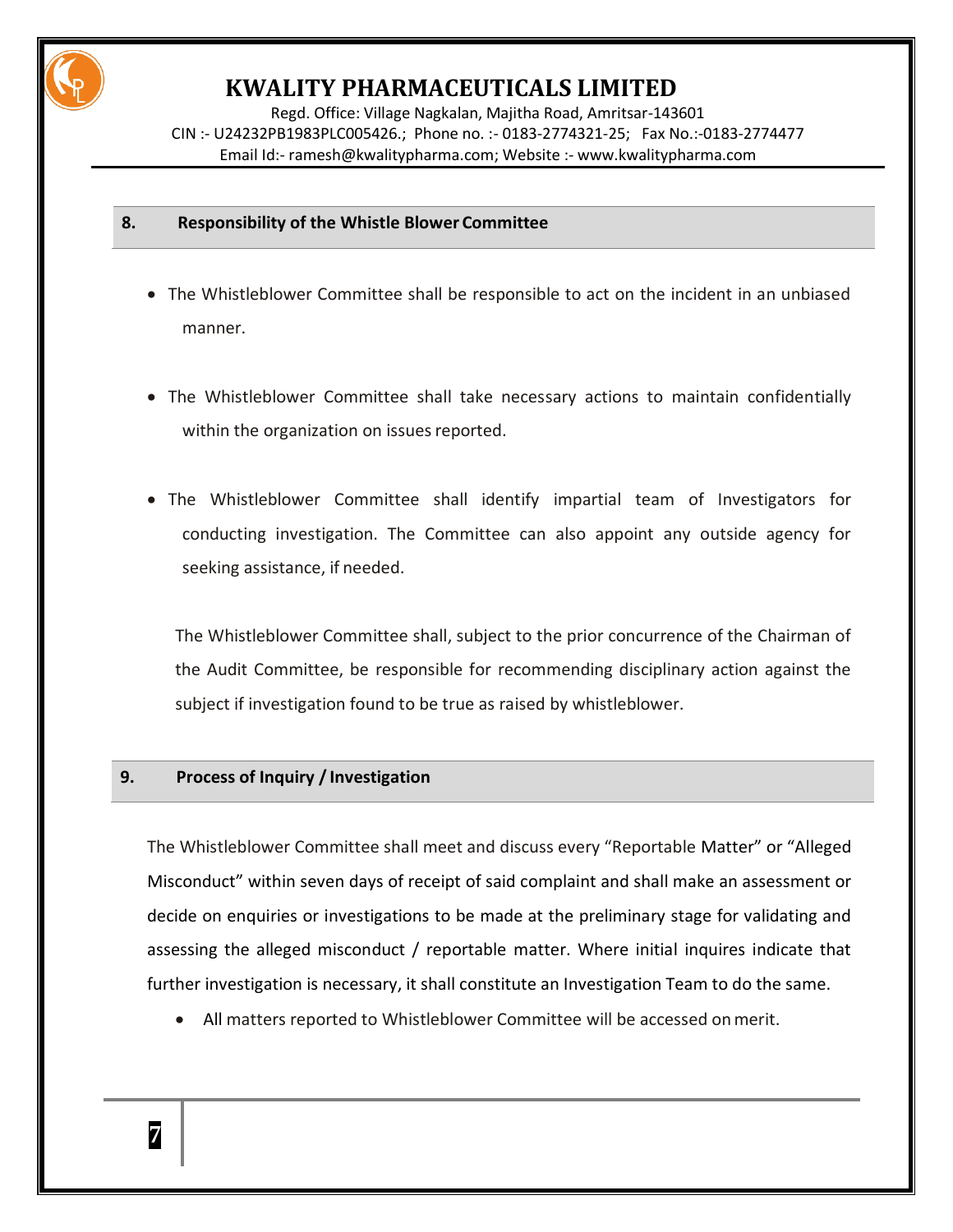

Regd. Office: Village Nagkalan, Majitha Road, Amritsar-143601 CIN :- U24232PB1983PLC005426.; Phone no. :- 0183-2774321-25; Fax No.:-0183-2774477 Email Id:- [ramesh@kwalitypharma.com;](mailto:ramesh@kwalitypharma.com) Website :- [www.kwalitypharma.com](http://www.kwalitypharma.com/)

- The Whistleblower Committee may obtain inputs from other relevant sources and review the evidence wherever necessary. While doing so Committee shall maintain the secrecy on the Whistleblower and immediate witness, if any, and will also ensure that there will be no retaliation on him/her.
- The Investigation Team, formed by the Committee shall comprise of 1 or more Investigators, who may be employee(s) of the Company or otherwise, but are competent enough to handle the matter.
- The Investigator, who is a member of Investigation Team, constituted by Committee shall also maintain confidentiality during entire investigation process. They are required to play fair role during entire investigation process.
- The identity of the Subject will be kept confidential given the legitimate needs of law and investigation.
- The Subject is expected to co-operate in the investigation process. The Subject will also ensure that evidence is not withheld, destroyed ortapered.
- Investigator, Subject and Whistleblower shall neither intervene nor they influence or threaten the immediate witness, if any.
- At any given point of time if Committee is informed that Investigator, Whistleblower or Subject is influencing the Investigation Process, strict disciplinary action will be taken against them as deemed fit by the Committee.
- Everyone who is working with the Company has a duty co-operate in the investigation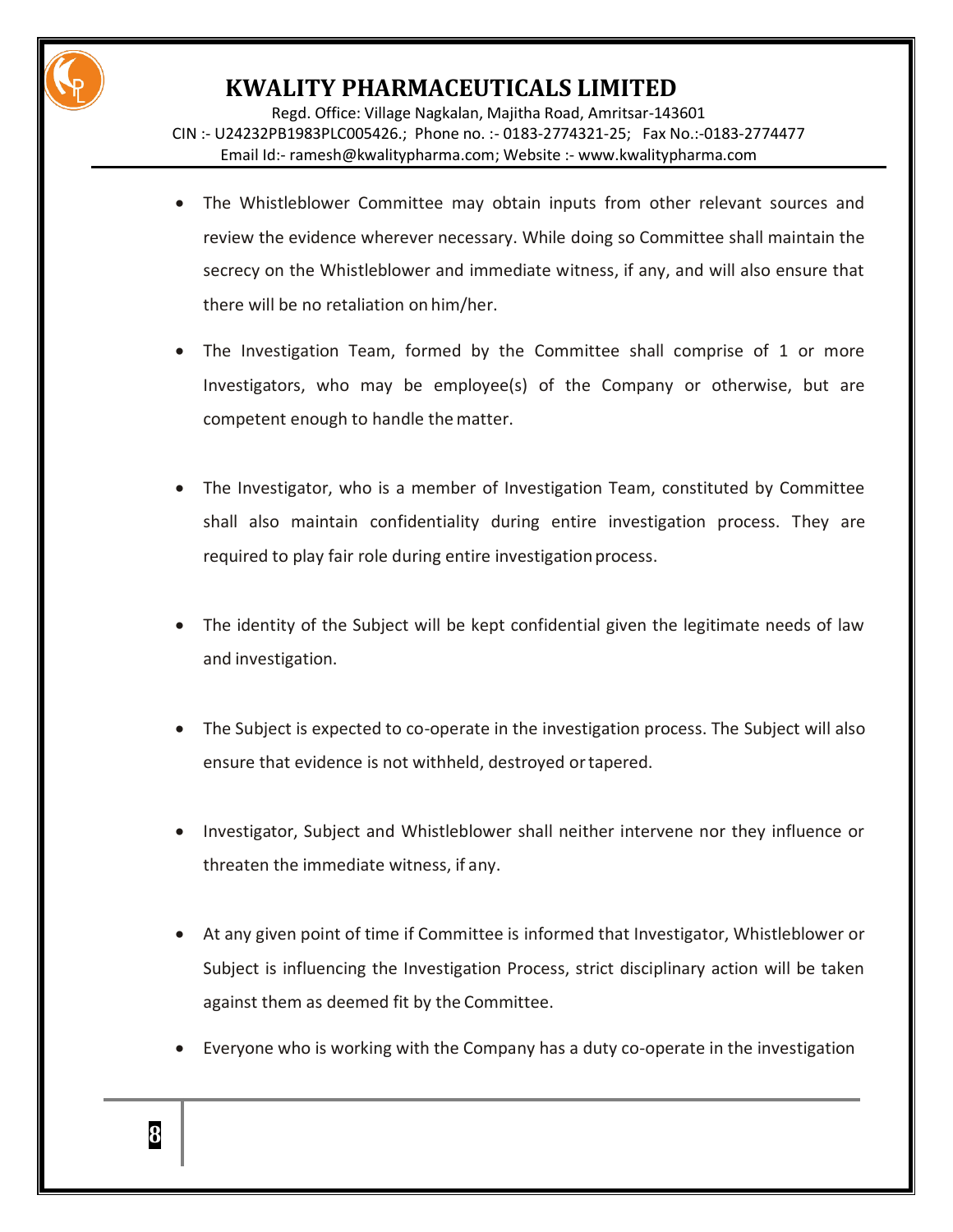

Regd. Office: Village Nagkalan, Majitha Road, Amritsar-143601 CIN :- U24232PB1983PLC005426.; Phone no. :- 0183-2774321-25; Fax No.:-0183-2774477 Email Id:- [ramesh@kwalitypharma.com;](mailto:ramesh@kwalitypharma.com) Website :- [www.kwalitypharma.com](http://www.kwalitypharma.com/)

process.

- Failure to co-operate during the investigation process or intentionally providing the wrong information during the investigation process could result in disciplinary action, including termination of employment as deemed fit by the Committee / Management.
- The Investigating Team shall submit their report along with facts and supporting documents, within 15 days of receipt of "Reportable Matter" or "Alleged Misconduct" from the Whistle Blower Committee.
- The Whistle Blower Committee shall within 45 days of receipt of "Reportable Matter" or "Alleged Misconduct" forward the Complaint of the Whistle Blower to the Chairperson of the Audit Committee along with itsrecommendation.

### **10. Decision and Reporting**

- i. The Audit Committee shall, based on the findings in the written report submitted by the Whistle Blower Committee and after conducting further investigation as it may deem fit, come to a final decision in the matter not later than 45 days from the date of receipt of the written report.
- ii. If the complaint is shown to be justified, then the Audit Committee shall invoke disciplinary or other appropriate actions against the concerned as per the Organization's procedures. The following actions may be taken after investigation of theconcern;
	- a. Disciplinary action (up to and including dismissal) against the Subject depending on the results of the investigation; or;

b.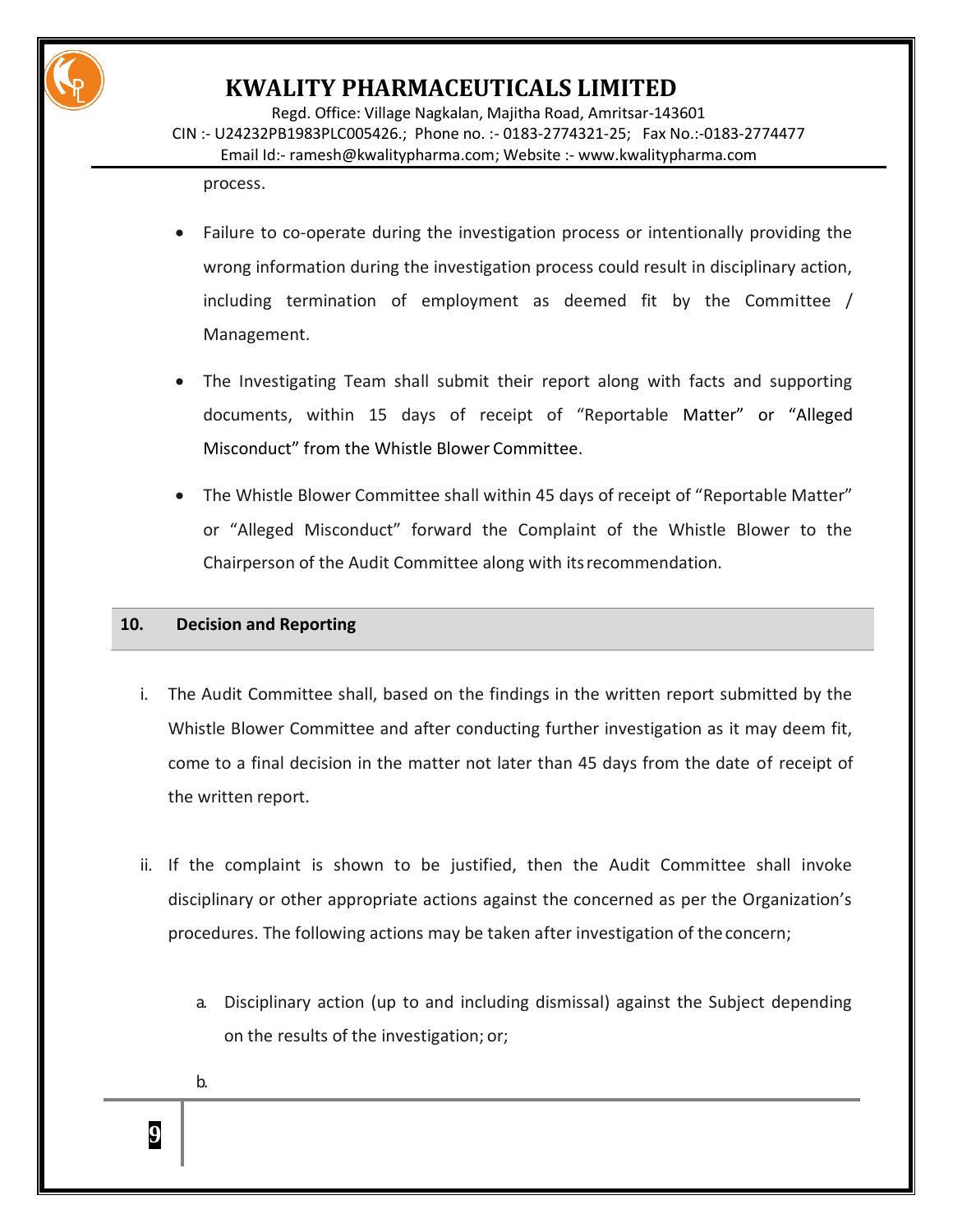

Regd. Office: Village Nagkalan, Majitha Road, Amritsar-143601 CIN :- U24232PB1983PLC005426.; Phone no. :- 0183-2774321-25; Fax No.:-0183-2774477 Email Id:- [ramesh@kwalitypharma.com;](mailto:ramesh@kwalitypharma.com) Website :- [www.kwalitypharma.com](http://www.kwalitypharma.com/)

- c. Disciplinary action (up to and including dismissal) against the whistleblower if the claim is found to be malicious or otherwise in bad faith; or
- d. No action if the allegation proves to be unfounded.
- iii. If the report of the investigation is not to the satisfaction of the complainant, the complainant has the right to report the event to the appropriate legal or investigating agency.

#### **11. Miscellaneous**

- **I.** An annual report with number of complaints received under the Policy and their outcome shall be placed before the Audit Committee.
- **II.** All Protected Disclosures in writing or otherwise, the documents pertaining to the disclosures made by a Whistleblower, along with the results of the investigation relating thereto, evidences submitted and proceedings carried thereon, shall be retained by the Company for a minimum period of five (5) years, or such other period as may be specified by any other law in force, whichever is more.

### **12. Modification**

The Board of Directors reserves the right to amend or modify this Policy in whole or in part, at any point of time, if required. However, no modifications shall be effective if made in contravention with the Companies Act, SEBI (Listing Obligations and Disclosure Requirements) Regulations 2015 or any other applicable laws.